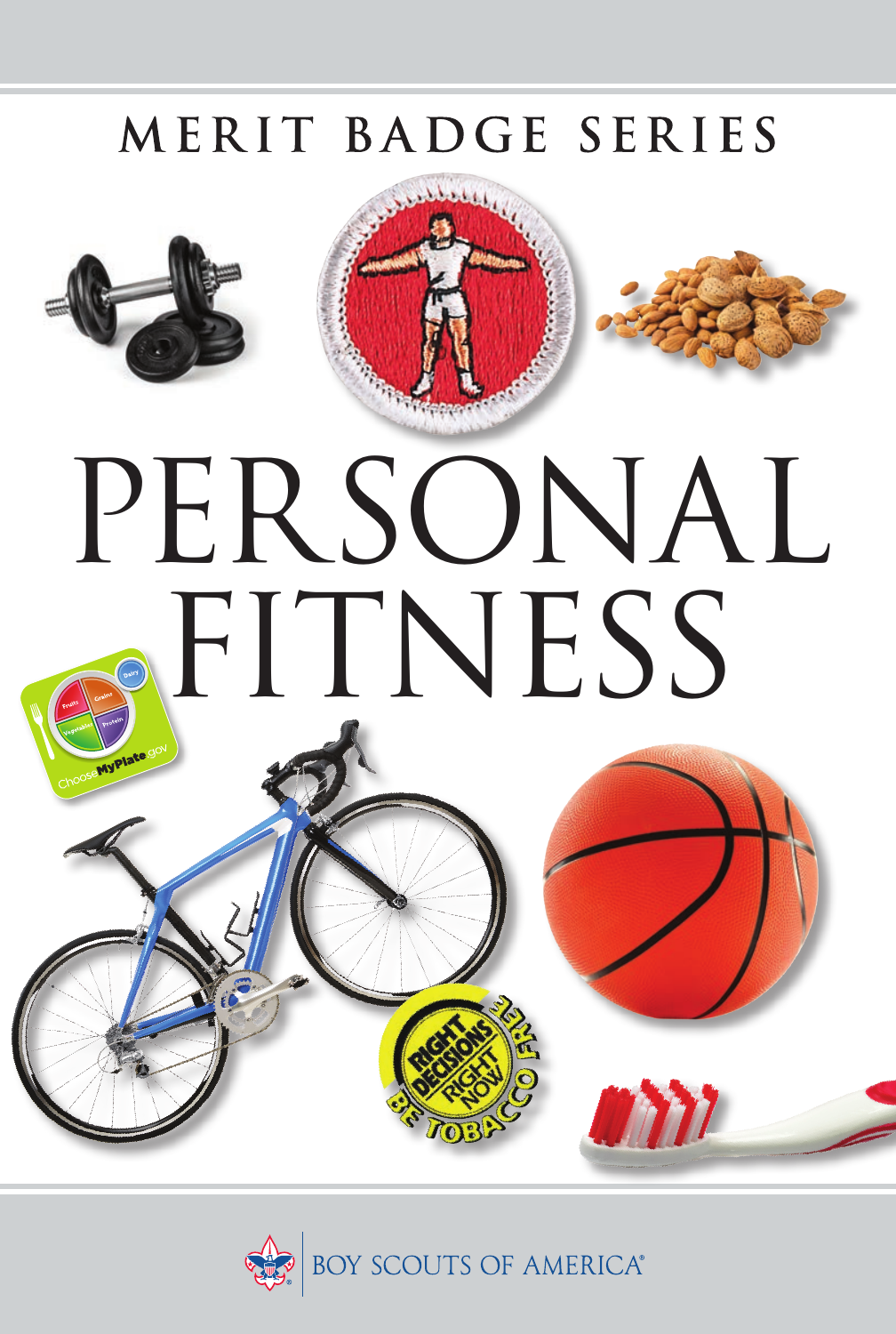**BOY SCOUTS OF AMERICA MERIT BADGE SERIES**

# **PERSONAL FITNESS**



*"Enhancing our youths' competitive edge through merit badges"*

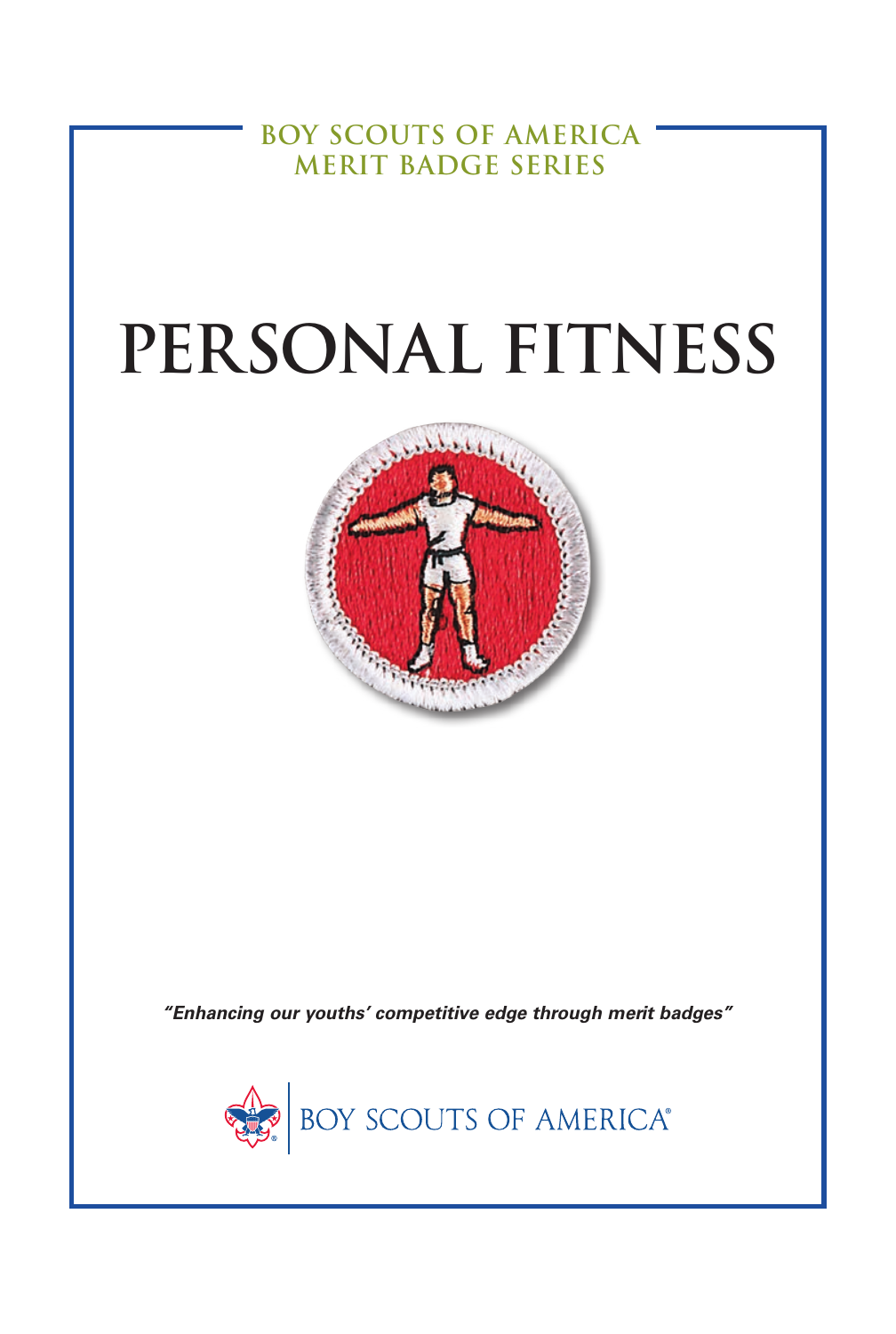

If meeting any of the requirements for this merit badge is against the Scout's religious convictions, the requirement does not have to be done if the Scout's parents and the proper religious advisors state in writing that to do so would be against religious convictions. The Scout's parents must also accept full responsibility for anything that might happen because of this exemption.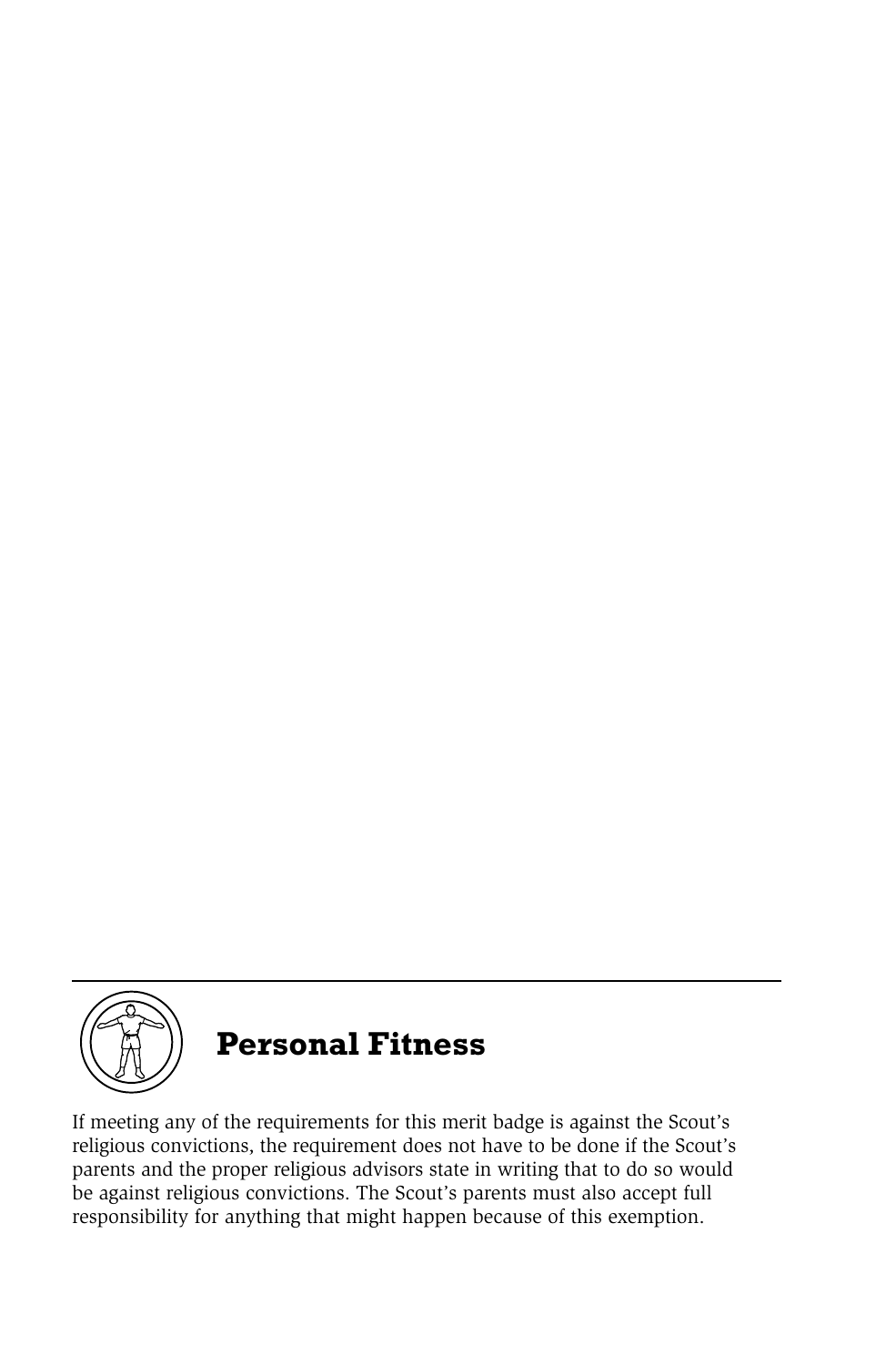1. Do the following:

(a) Before completing requirements 2 through 9, have your health-care practitioner give you a physical examination, using the Scout medical examination form. Explain the following:

(1) Why physical exams are important

(2) Why preventive habits (such as exercising regularly) are important in maintaining good health, and how the use of tobacco products, alcohol, and other harmful substances can negatively affect your personal fitness

- (3) Diseases that can be prevented and how
- (4) The seven warning signs of cancer
- (5) The youth risk factors that affect cardiovascular health in adulthood

(b) Have a dental examination. Get a statement saying that your teeth have been checked and cared for. Tell how to care for your teeth.

- 2. Explain to your merit badge counselor verbally or in writing what personal fitness means to you, including
	- (a) Components of personal fitness.
	- (b) Reasons for being fit in all components.
	- (c) What it means to be mentally healthy.
	- (d) What it means to be physically healthy and fit.

(e) What it means to be socially healthy. Discuss your activity in the areas of healthy social fitness.

- (f) What you can do to prevent social, emotional, or mental problems.
- 3. With your counselor, answer and discuss the following questions:

(a) Are you free from all curable diseases? Are you living in such a way that your risk of preventable diseases is minimized?

(b) Are you immunized and vaccinated according to the advice of your health-care provider?

(c) Do you understand the meaning of a nutritious diet and know why it is important for you? Does your diet include foods from all food groups?

(d) Are your body weight and composition what you would like them to be, and do you know how to modify them safely through exercise, diet, and lifestyle?

(e) Do you carry out daily activities without noticeable effort? Do you have extra energy for other activities?

(f) Are you free from habits relating to poor nutrition and the use of alcohol, tobacco, drugs, and other practices that could be harmful to your health?

(g) Do you participate in a regular exercise program or recreational activities?

(h) Do you sleep well at night and wake up feeling ready to start the new day?

(i) Are you actively involved in the religious organization of your choice, and do you participate in their youth activities?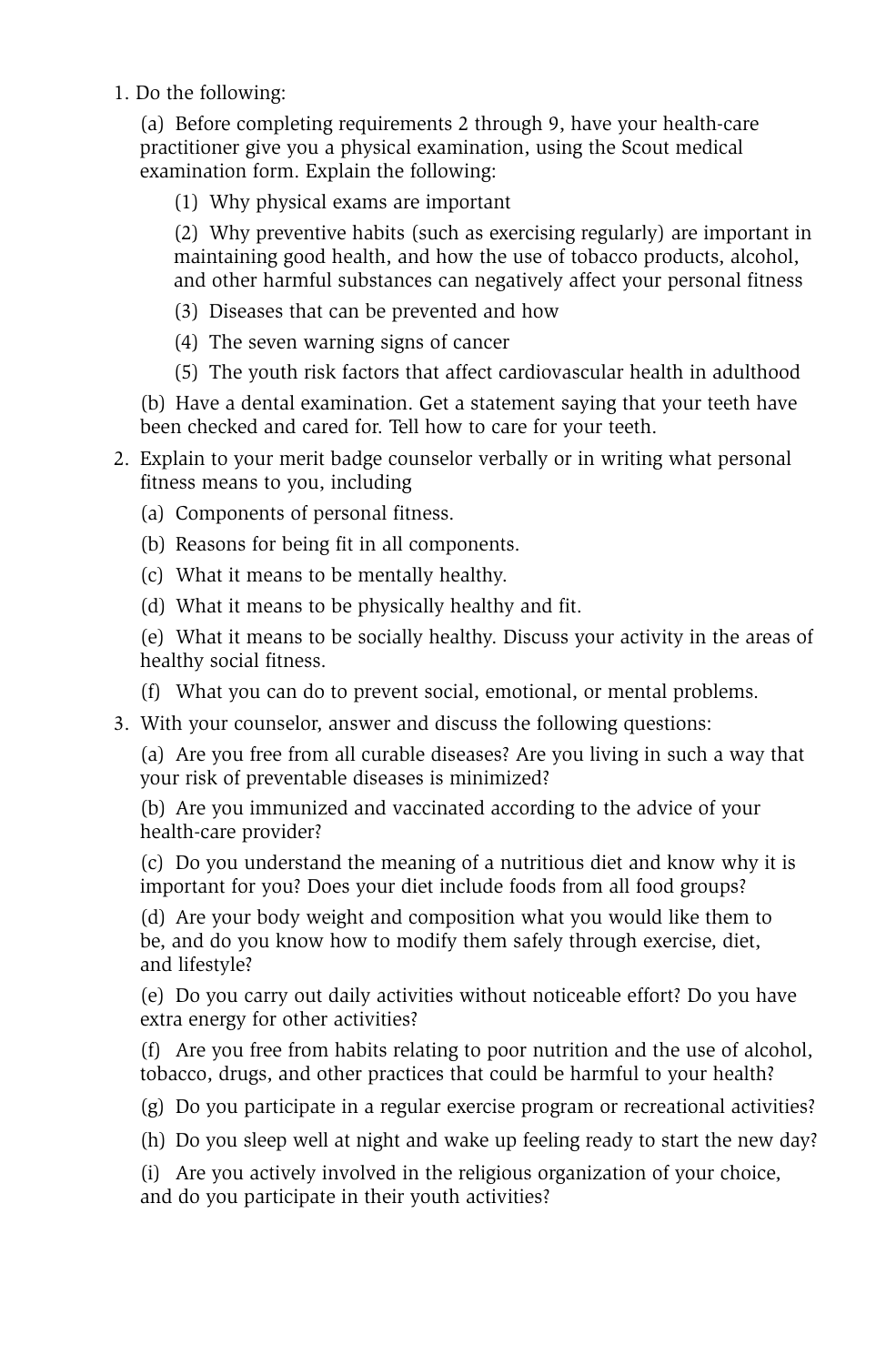(j) Do you spend quality time with your family and friends in social and recreational activities?

- (k) Do you support family activities and efforts to maintain a good home life?
- 4. Explain the following about physical fitness:
	- (a) The components of physical fitness
	- (b) Your weakest and strongest component of physical fitness
	- (c) The need to have a balance in all five components of physical fitness
	- (d) How a program like ScoutStrong can lead to lifelong healthful habits

(e) How the components of personal fitness relate to the Scout Law and Scout Oath

- 5. Explain the following about nutrition:
	- (a) The importance of good nutrition
	- (b) What good nutrition means to you
	- (c) How good nutrition is related to the other components of personal fitness
	- (d) The three components of a sound weight (fat) control program
- 6. Before doing requirements 7 and 8, complete the aerobic fitness, flexibility, muscular strength, and body composition tests as described in the *Personal Fitness* merit badge pamphlet. Record your results and identify those areas where you feel you need to improve.
- 7. Outline a comprehensive 12-week physical fitness program using the results of your fitness tests. Be sure your program incorporates the endurance, intensity, and warm-up guidelines discussed in the *Personal Fitness* merit badge pamphlet. Before beginning your exercises, have the program approved by your counselor and parents.
- 8. Complete the physical fitness program you outlined in requirement 7. Keep a log of your fitness program activity (how long you exercised; how far you ran, swam, or biked; how many exercise repetitions you completed; your exercise heart rate; etc.). Repeat the aerobic fitness, muscular strength, and flexibility tests every two weeks and record your results. After the 12th week, repeat the three tests, record your results, and show improvement in each one. For the body composition test, compare and analyze your preprogram and postprogram body composition measurements. Discuss the meaning and benefit of your experience, and describe your long-term plans regarding your personal fitness.
- 9. Find out about three career opportunities in personal fitness. Pick one and find out the education, training, and experience required for this profession. Discuss what you learned with your counselor, and explain why this profession might interest you.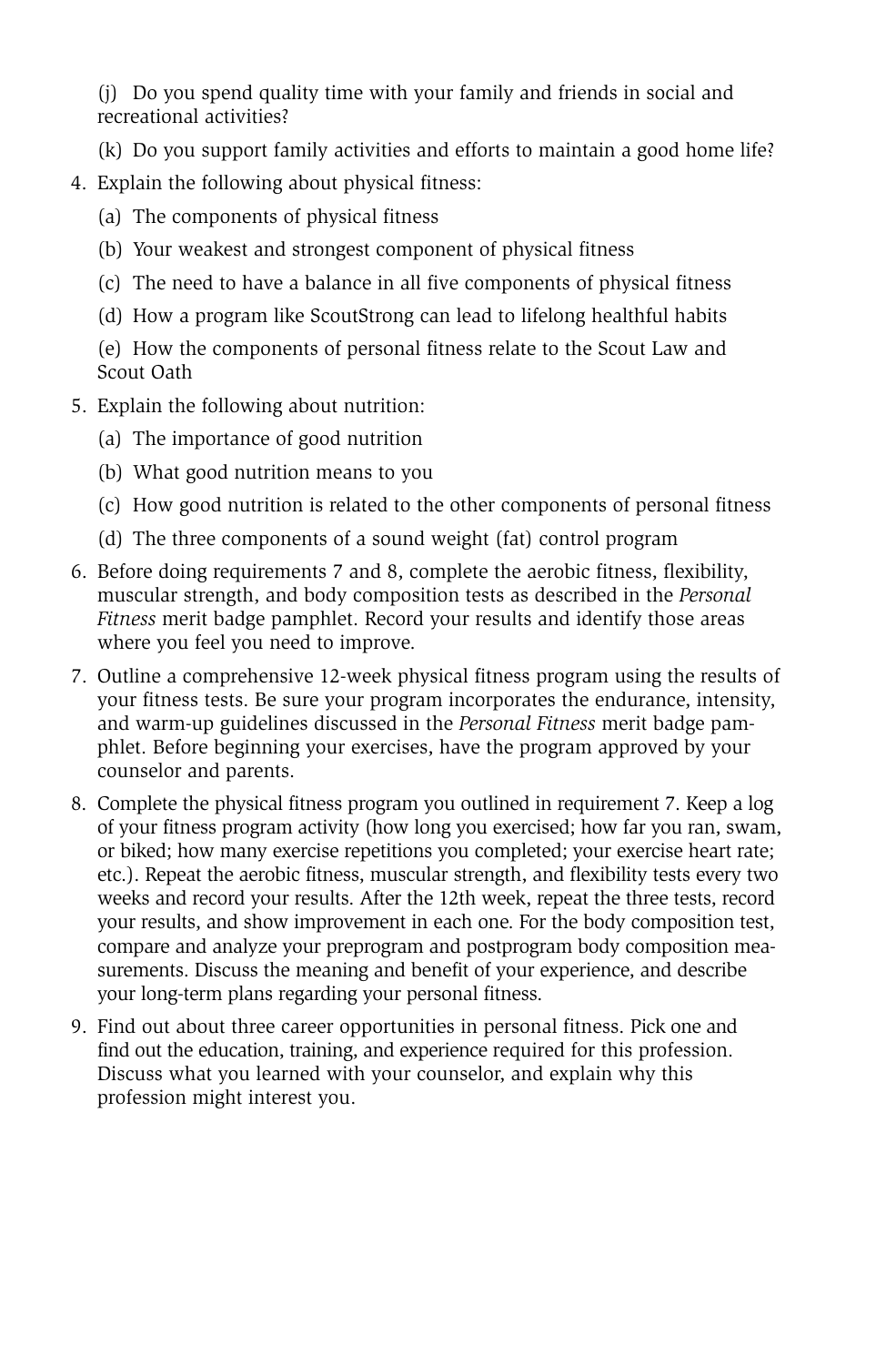## Personal Fitness Resources

#### **Scouting Literature**

Boy Scout Journal; *Athletics, Backpacking, Canoeing, Cycling, Dentistry, Disabilities Awareness, Family Life, Hiking, Kayaking, Public Health, Rowing, Scuba Diving, Skating, Small-Boat Sailing, Snow Sports, Sports, Swimming, Water Sports,* and *Whitewater* merit badge pamphlets; *Boy Scout Handbook; Fieldbook*

Visit the Boy Scouts of America's official retail website at http://www. scoutstuff.org for a complete listing of all merit badge pamphlets and other helpful Scouting materials and supplies.

#### **Books**

- American College of Sports Medicine, ed. *ACSM's Complete Guide to Fitness & Health.* Human Kinetics, 2011.
- Branner, Toni. *Care and Feeding of an Athlete: What You Need to Know to Rise to the Top of Your Game.* Blue Water Press, 2007.
- Chryssicas, Mary Kaye. *Breathe: Yoga for Teens.* DK Children, 2007.
- Covey, Sean. *The 6 Most Important Decisions You'll Ever Make: A Guide for Teens.* Touchstone, 2006.

Dunham, Kelli. *The Boy's Body Book: Everything You Need to Know for Growing Up YOU,* 3rd revised ed. Applesauce Press, 2015.

Faigenbaum, Avery, and Wayne Westcott. *Youth Strength Training: Programs for Health, Fitness, and Sport.* Human Kinetics, 2009.

- Green, Larry, and Russ Pate. *Training for Young Distance Runners,* 3rd ed. Human Kinetics, 2014.
- Hawkins, Frank C. *The Boy's Fitness Guide: Expert Coaching for the Young Man Who Wants to Look and Feel His Best.* Big Book Press, 2008
- Hutchinson, Alex. *Which Comes First, Cardio or Weights?*  HarperCollins, 2011.
- Jones, William. *Performance Eating: The High Performance High School Athlete Nutrition Guide.* iUniverse Inc., 2006.
- KidsPeace. *I've Got This Friend Who: Advice for Teens and Their Friends on Alcohol, Drugs, Eating Disorders, Risky Behavior, and More.* Hazelden, 2007.